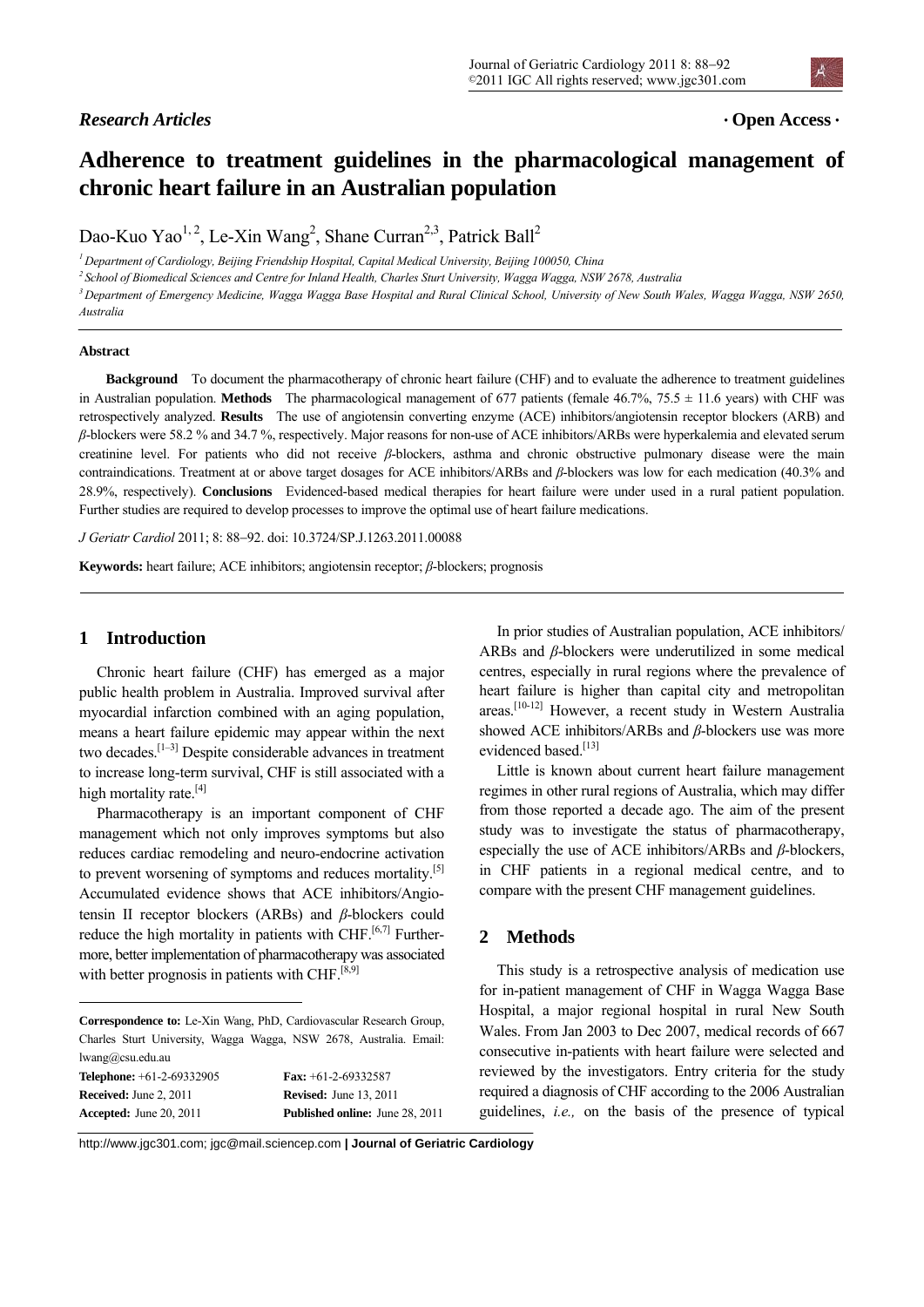clinical features and appropriate investigation.[5] This study received approval from the Ethics Committees for Human Research of the Charles Sturt University and the Greater Southern Area Health Service.

Baseline clinical data, prescription patterns and use of medical resources were recorded in all patients. When multiple etiological factors for heart failure were present, the one judged by the cardiologists to be predominant was identified as the primary cause. Electrocardiography, serum creatinine level and serum potassium level were measured in hospital for all patients.

All prescribed medications and dosing schedules were recorded. Dosing adequacy of ACE inhibitors/ARBs and *β*-blockers was gauged against recommendations from guidelines for CHF treatment of Australia (2006). Target doses achieved of ACE inhibitors/ARBs and *β*-blockers were recorded according to the ESC guidelines  $(2008)$ .<sup>[14]</sup> For patients not prescribed ACE inhibitors/ARBs, contraindications including chronic renal failure (serum creatinine > 220  $\mu$ mol/L), hyperkalemia (serum potassium > 5.0 mmol/L), bilateral renal artery stenosis, severe aortic stenosis and angioedema were noted. For patients not prescribed *β*-blockers, contraindications included asthma, second or third degree heart block, sick sinus syndrome (in the absence of a permanent pacemaker) and sinus bradycardia  $(< 50/$ min).<sup>[14]</sup>

#### **2.1 Statistical analysis**

Data are summarized as mean  $\pm$  SD. The characteristics of patients' medication use were summarized with descriptive statistics. A *P* value of less than 0.05 was considered statistically significant. All analyses were performed using SPSS 13.0 (SPSS Inc, USA).

## **3 Results**

The clinical and demographic characteristics of the studied population are presented in Table 1. Over 50% of patients were class 3–4 by NYHA classification of heart failure. Ischaemic heart disease was the most common cause of heart failure, affecting 55.5% of patients, although hypertension was documented in 62.5% of patients. Common co-morbidities were hypertension, myocardial infarction (MI), arrhythmia, hypercholesterolemia, chronic obstructive pulmonary disease (COPD) and arthritis. In patients with arrhythmia (31.8%), the most common type was atrial fibrillation. Left ventricular ejection fraction (EF) was assessed by echocardiography in 242 (36%) patients. Among these, preserved systolic function, defined as a left ventricular EF of 45% or greater, was identified in 50.4%.

**Table 1.** Clinical characteristics of patients with heart failure (*n* = 677). Values are mean  $\pm$  SD or *n* (%).

| Variables                                                          | Data            |
|--------------------------------------------------------------------|-----------------|
| Age (years)                                                        | $75.5 \pm 11.6$ |
| Female                                                             | 316 (46.7)      |
| Duration in hospital (days)                                        | $5.7 \pm 8.3$   |
| Number of past hospitalisations                                    | $7.5 \pm 8.1$   |
| NYHA class III-IV                                                  | 347 (51.3)      |
| Etiology                                                           |                 |
| Ischaemic                                                          | 376 (55.5)      |
| Non-ischaemic                                                      | 301 (44.5)      |
| Co-morbidities                                                     |                 |
| Hypertension                                                       | 423 (62.5)      |
| Angina                                                             | 97 (14.3)       |
| MI                                                                 | 249 (36.8)      |
| <b>CABG</b>                                                        | 132 (19.5)      |
| Cardiomyopathy                                                     | 64(9.5)         |
| Valvular                                                           | 75 (11.1)       |
| Arrhythmia                                                         | 215 (31.8)      |
| Pacemaker                                                          | 81 (12)         |
| <b>Diabetes</b>                                                    | 193 (28.5)      |
| Hypercholesterolemia                                               | 145 (21.4)      |
| Stroke                                                             | 78 (11.5)       |
| Depression                                                         | 62(9.2)         |
| <b>COPD</b>                                                        | 199 (29.4)      |
| Arthritis                                                          | 133 (19.6)      |
| Systolic $BP < 100$ mmHg                                           | 39(5.8)         |
| Heart rate $\geq 100$ /min                                         | 203 (30.0)      |
| <b>ECG</b> assessment                                              |                 |
| Atrial fibrillation/flutter                                        | 156 (23.0)      |
| Sinus tachycardia                                                  | 67(9.9)         |
| Ventricular tachycardia                                            | 4(0.6)          |
| LV function assessment                                             | 242 (35.7)      |
| $EF \geq 45\%$                                                     | 122 (50.4)      |
| EF < 45%                                                           | 120 (49.6)      |
| Serum potassium > 5.0 mmol/L                                       | 141 (20.8)      |
| Serum creatinine $> 220 \mu$ mol/L                                 | 79 (11.7)       |
| Serum potassium $> 5.0$ mmol/L and<br>creatinine $> 220 \mu$ mol/L | 38 (5.6)        |

NYHA: New York Heart Association; MI: myocardial infarction; CABG, coronary artery bypass graft; COPD: chronic obstructive pulmonary disease; BP: blood pressure; ECG: electrocardiography; LV: left ventricle; EF: ejection fraction.

As shown in Table 2, ACE inhibitors or ARBs were used in 394 (58.2%) patients, with ACE inhibitors in 296 (43.7%) and ARBs in 121 (17.9%). Twenty-three patients simultaneously

http://www.jgc301.com; jgc@mail.sciencep.com **| Journal of Geriatric Cardiology**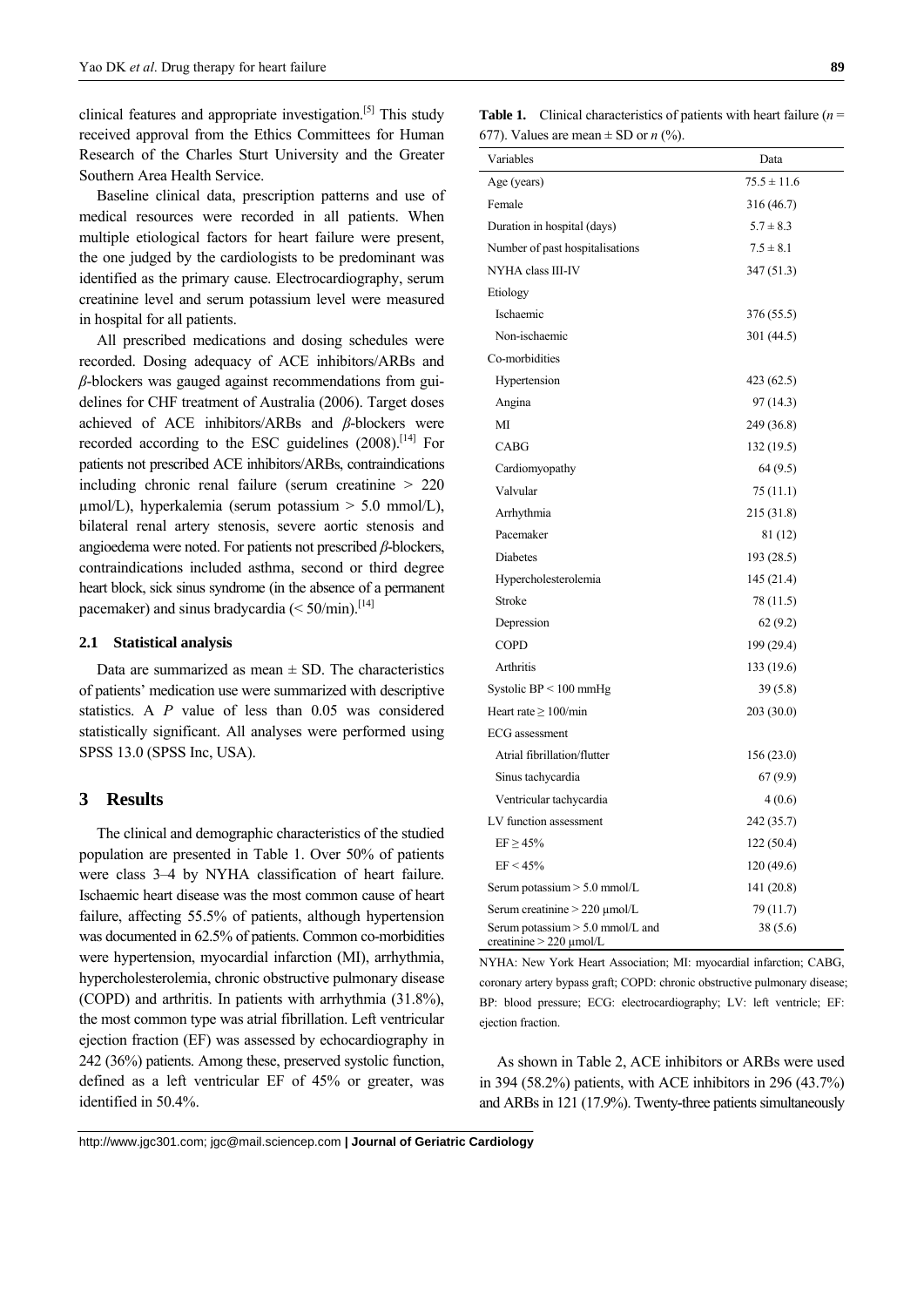| Agents                            | $n\ (\%)$  |  |
|-----------------------------------|------------|--|
| <b>ACE</b> inhibitors or ARBs     | 394 (58.2) |  |
| <b>ACE</b> inhibitors             | 296 (43.7) |  |
| <b>ARBs</b>                       | 121 (17.9) |  |
| $ACE$ inhibitors $+ARBs$          | 23(3.3)    |  |
| $\beta$ -blockers                 | 235 (34.7) |  |
| ACE inhibitors $+\beta$ -blockers | 130 (19.2) |  |
| <b>Diuretics</b>                  | 488 (72.0) |  |
| Digoxin                           | 126(18.6)  |  |
| Spironolactone                    | 78 (11.5)  |  |
| <b>CCBs</b>                       | 74 (10.9)  |  |
| <b>DHPs</b>                       | 46(6.8)    |  |
| Non-DHPs                          | 28(4.1)    |  |
| <b>Statins</b>                    | 148 (21.9) |  |
| Aspirin                           | 257 (38.0) |  |
| Clopidogrel                       | 35(5.2)    |  |
| Warfarin                          | 141 (20.8) |  |
| Amidarone                         | 34(5.0)    |  |
| Sotalol                           | 10(1.5)    |  |
| <b>Nirates</b>                    | 94 (13.9)  |  |

**Table 2.** Cardiovascular medication use in patients with chronic heart failure.

ACE: angiotensin converting enzyme; ARBs: angiotensin receptor blockers; CCB: calcium channel blocker; DHPs: dihydropyridines.

**Table 3.** Non-usage and possible reasons of ACE inhibitors and *β*-blockers.

| Agents non-used   | $\boldsymbol{n}$ | Possible reasons                   | $n\ (\%)$  |
|-------------------|------------------|------------------------------------|------------|
| ACE inhibitors/   | 283              | Serum potassium                    | 141 (49.8) |
| <b>ARBs</b>       |                  | $> 5.0$ mmol $/L$                  |            |
|                   |                  | Serum creatinine                   | 79 (27.9)  |
|                   |                  | $>$ 220 $\mu$ mol/L                |            |
|                   |                  | Systolic $BP < 80$ mmHg            | 0(0.0)     |
|                   |                  | <b>Unknown</b>                     | 101(35.7)  |
| $\beta$ -blockers | 442              | Asthma                             | 44 (9.9)   |
|                   |                  | Complete atrioventricular<br>block | 1(0.0)     |
|                   |                  | Systolic BP                        | 0(0.0)     |
|                   |                  | $< 80$ mmHg                        |            |
|                   |                  | HR < 50 / min                      | 5(1.1)     |
|                   |                  | <b>COPD</b>                        | 155(35.0)  |
|                   |                  | Unknown                            | 237(53.6)  |

**Table 4.** Target doses achieved of ACE inhibitors/ARBs and *β*-blockers.

| Agents                | Target doses achieved $n\frac{6}{6}$ |
|-----------------------|--------------------------------------|
| ACE inhibitors / ARBs | 159(40.3)                            |
| $\beta$ -blockers     | 68 (28.9)                            |

received ACE inhibitors and ARBs. *β*-blockers were used in 235 (34.7%) patients in this group. Other common cardiovascular drugs include diuretics (72%), digoxin (18.6%), spironolactone (11.5%), aspirin (38.0%), warfarin (20.8%), statins (21.9%), and nitrates (13.9%).

As shown in Table 3, among patients not receiving ACE inhibitors ( $n = 283$ ), contraindications were documented in 64.3% (*n* = 182), including 141 (49.8%) with repeated reading serum potassium  $> 5.0$  mmol/L, 79 (27.9%) with repeated reading serum creatinine  $> 220 \mu$ mol/L (38 cases had both serum potassium > 5.0 mmol/L and serum creatinine  $> 220 \text{ µmol/L}$ . In another 101 patients, no definite contraindications were identified. Among patients not receiving *β*-blockers, contraindications were documented in 50 patients, including 44 (9.9%) with asthma, five cases with heart rate  $\leq 50$  beats/minutes at admission, and one case with complete heart block. Other possible reasons for not receiving *β*-blockers may be concomitant COPD, which was present in 155 patients (Table3).

Target-dosages of ACE inhibitors/ARBs were achieved in 159 patients, which accounted for 40.3% of patients who received ACE inhibitors/ARBs. Target-dosages of *β*-blockers were achieved in 68 patients, which accounted for 28.9% of patients who received *β*-blockers (Table 4).

## **4 Discussion**

In this study, we have shown that ACE inhibitors/ARBs and *β*-blockers were underused in patients with heart failure in a rural Australian hospital, compared with published guidelines. Main reasons of non-use of these drugs were elevated serum potassium and creatinine level for ACE inhibitors/ARBs, and asthma for *β*-blockers. The proportion of patients who achieved target-dosage of ACE inhibitors/ ARBs and *β*-blockers was also low.

In the analysis of Cardiac Awareness Survey and Evaluation  $(CASE)$  study<sup>[2,10]</sup>, which was conducted in Australia in 1998, the prescribing rate of ACE inhibitors and *β*-blockers were 51.4% and 12.6% respectively in rural towns. The ACE inhibitors usage in our study was lower than that in the CASE study; however, the use of *β*-blockers, and ACE inhibitors along with *β*-blockers was higher than that of the CASE study. The higher use of *β*-blockers and ACE inhibitors combined with *β*-blockers compared to the CASE study may reflect increased evidenced based therapy over the study period.

The major reason relating to low usage of ACE inhibitors in our study is perceived contraindications. We noted that 26% of the patients had hyperkalemia or serum creatinine levels of 220 µmol/L or higher, thus restricting the use of

 **Journal of Geriatric Cardiology** | jgc@mail.sciencep.com; http://www.jgc301.com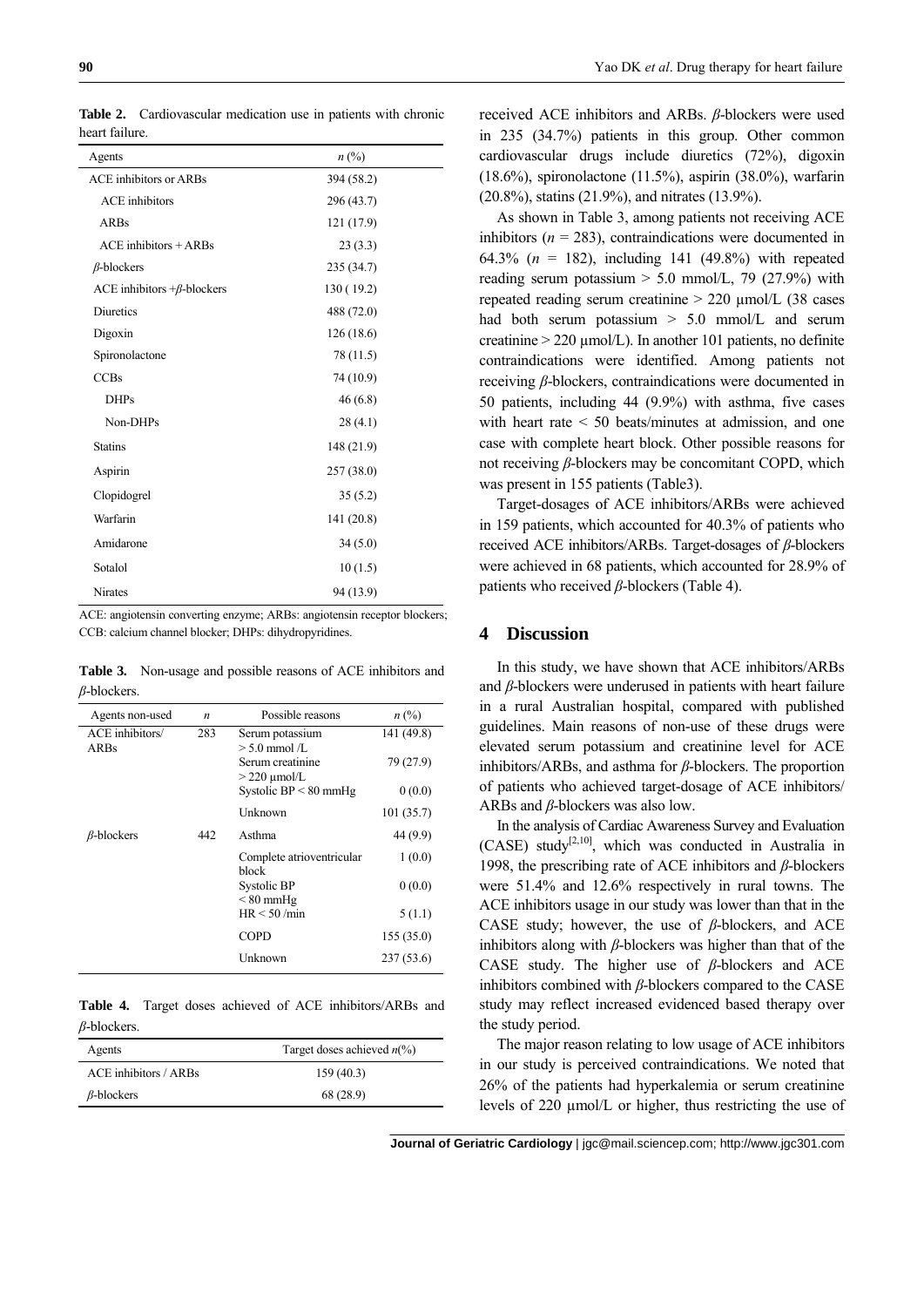ACE inhibitors or ARBs if these were true and repeated findings. However, 35.6% of the patients who did not receive ACE inhibitors/ARBs had no identifiable contraindications. One possible explanation is that some physicians may have concerns over polypharmacy and the risk of side effects in elderly heart failure patients (average 75.5 years in our cohort). In patients > 65 years, *β*-blockers, ACE inhibitors and ARBs have similar mortality benefit to that observed in younger patients.<sup>[15]</sup> Therefore, these agents should be prescribed to all elderly patients in the absence of contraindications. Another potential barrier for underuse is at the patient level, as age, disease severity, comorbidities and concomitant drug intake may impact on the prescriptions of heart failure medications.<sup>[16]</sup>

For *β*-blockers, the most common reasons for underprescribing may be concerns about the possible side effects, co-morbidities, polypharmacy, or contraindications such as asthma. However, in our patients who did not receive *β*-blockers, few had a genuine contraindication. These results are in line with the recent Euroheart survey.[17] Co-morbidities and other therapies had a significant impact on the use of *β*-blockers, which were more often prescribed to patients with ischaemic heart disease and less often to patients with COPD. In this study, 35% of the patients who did not receive *β*-blockers had COPD, which is not considered as a compelling contraindication for *β*-blockers. Severity of heart failure symptoms may also affect the use of *β*-blockers. In patients with volume overload or recent treatment with positive inotropic agents, therapy with *β*-blockers may be delayed, although these patients may tolerate therapy well during initiation and upward dose titration.<sup>[18]</sup>

In our study, 23 patients received ACE inhibitors additional to ARBs. This may be due to severe heart failure and patients remaining symptomatic despite optimal treatment with an ACE inhibitor and *β*-blockers, as indicated in ESC guideline 2008.[15] However, addition of ARBs in patients already receiving treatment of ACE inhibitors and *β*-blockers may be associated with a worse outcome and more side effects.<sup>[19,20]</sup> Therefore, in most conditions, ARBs should only be used as an alternative for patients unable to tolerate ACE inhibitors.

Target dosages were achieved in 40.3% of patients on ACE inhibitors/ARBs and in 28.9% on *β*-blockers, which were consistent with results of a recent study,<sup>[21]</sup> but lower than the recommended high target doses.<sup>[14]</sup> Large-scale trials showed that target doses of ACE inhibitors/ARBs and *β*-blockers provide the optimal improvement in left ventricular function and reduction in mortality and hospitalizations.

In summary, in this retrospective study, ACE inhibitors/ ARBs and *β*-blockers were underprescribed in patients with CHF. Target doses achieved for both drug groups were also

lower than the international standards. Contraindications to ACE inhibitors/ARBs and *β*-blockers were the major reasons for non-use of these medications, but in many cases the reasons for non-use were unidentifiable. Further studies are required to develop protocols or clinical pathways to improve the use of heart failure medications in particular ACE inhibitors and *β*-blockers.

## **Acknowledgement**

This study was support by a research grant from Diabetes Australia Research Trust, and Pharmaceutical Society of Australia (New South Wales).

## **References**

- 1 McLean AS, Eslick GD, Coats AJ. The epidemiology of heart failure in Australia. *Int J Cardiol* 2007; 118(3): 370-374.
- 2 Krum H, Tonkin AM, Currie R, *et al*. Chronic heart failure in Australian general practice: the Cardiac Awareness Survey and Evaluation (CASE) study. *Med J Aust* 2001; 174(9): 439–444.
- 3 He SW, Wang LX. Impact of anaemia on the outcomes of chronic heart failure: a meta-analysis and systemic review. *Congest Heart Fail* 2009; 15(3): 123–130.
- 4 Blackledge HM, Tomlinson J, Squire IB. Prognosis for patients newly admitted to hospital with heart failure: Survival trends in 12,220 index admissions in Leicestershire 1993–2001. *Heart* 2003(6); 89: 615–620.
- 5 Krum H, Jelinek MV, Stewart S, *et al*. Guidelines for the prevention, detection and management of people with chronic heart failure in Australia 2006. *Med J Aust* 2006; 185(10): 549–556.
- 6 Hunt SA, Abraham WT, Chin MH, *et al*. ACC/AHA 2005 Guideline update for the diagnosis and management of chronic heart failure in the adult: A report of the American College of Cardiology/American Heart Association task force on practice guidelines. *Circulation* 2005; 112(12): e154–235.
- 7 Granger CB, McMurray JJ, Yusuf S, *et al*. Effects of candesartan in patients with chronic heart failure and reduced left-ventricular systolic function intolerant to angiotensinconverting-enzyme inhibitors: the CHARM-Alternative trial. *Lancet* 2003; 362(9386): 772–776.
- 8 Störk S, Hense HW, Zentgraf C, *et al*. Pharmacotherapy according to treatment guidelines is associated with lower mortality in a community-based sample of patients with chronic heart failure: A prospective cohort study. *Eur J Heart Fail* 2008; 10(12): 1236–1245.
- 9 Komajda M, Lapuerta P, Hermans N, *et al*. Adherence to guidelines is a predictor of outcome in chronic heart failure: the MAHLER survey. *Eur Heart J* 2005; 26(16): 1653–1659.
- 10 Clark RA, Eckert KA, Stewart S, *et al*. Rural and urban differentials in primary care management of chronic heart

http://www.jgc301.com; jgc@mail.sciencep.com **| Journal of Geriatric Cardiology**